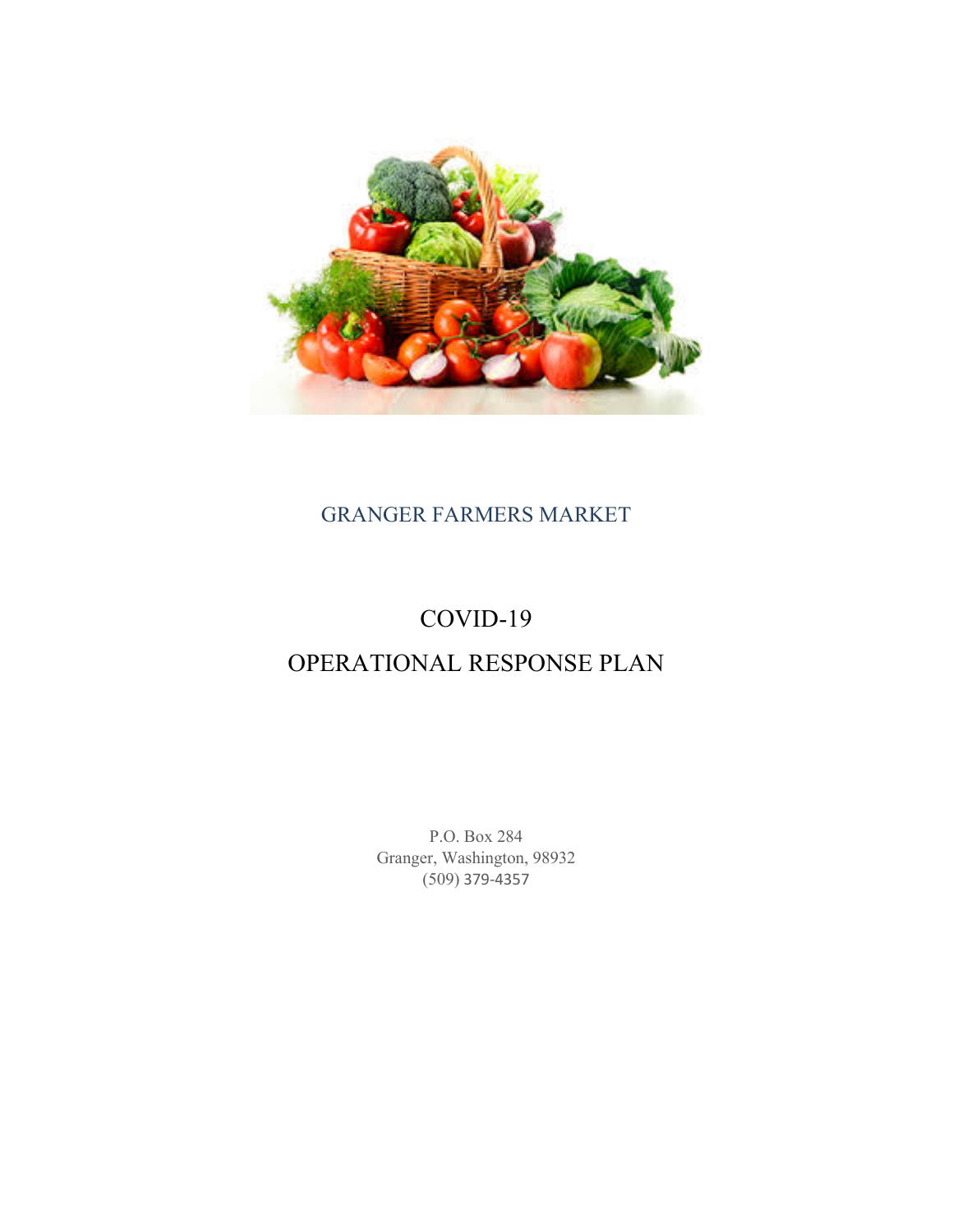# COVID-19 Operational Response Plan

The Granger Farmers Market will continue to monitor the COVID-19 situation each day it is open and will adjust strategies as the situation changes. The following proactive measures have been approved by the Market Board of Directors for 2020, to reduce the risk of spreading the Corona virus at the Market.

# **VENDORS**

- Entertainment at the Market has been cancelled to discourage congregation.
- Only "grocery-type" vendors are permitted to sell including the sale of food items, plants and flowers. Crafters are not allowed to sell at the Market at this time.
- All stall assignments are arranged by the Market Manager prior to set up to provide optimal vendor spacing and customer flow, with a minimum of 6' between booths.
- Vendors that sell prepared food are only offering take-out food. On-site consumption is not permitted.
- All picnic tables have been removed from the Market so customers will not be able to eat on-site.
- No sampling of foods is permitted by any market vendor.
- Customers are not allowed to use their own produce bags for purchases.
- Each vendor also has their own safety plan in place.

#### **SANITATION**

- Market tables are plastic for easy sanitation.
- An additional hand washing sink is available to customers inside the KDNA building, which has hot and cold running water, soap and paper towels and signage about COVID-19.
- Two hand sanitizing stations have been added to the Market.
- A portable temporary hand washing station will be provided in the middle of the market.

#### **SIGNAGE**

- Signage has been posted at the Market and in the KDNA building restrooms about preventing the spread of COVID-19, the importance of hand washing, specific instruction on hand washing and the practice of social distancing.
- Vendors and staff have been instructed to regularly wipe down commonly touched surfaces such as pin pads, counter tops, and ATM's with an approved sanitizing solution at least every 30 minutes.

#### **COMMUNICATION**

- Through the Market's social media accounts customers have been informed about the new protocols, restrictions and precautions that are being implemented and the importance of following them.
- Through mail and email, vendors have been informed about these protocols and the importance of following them.